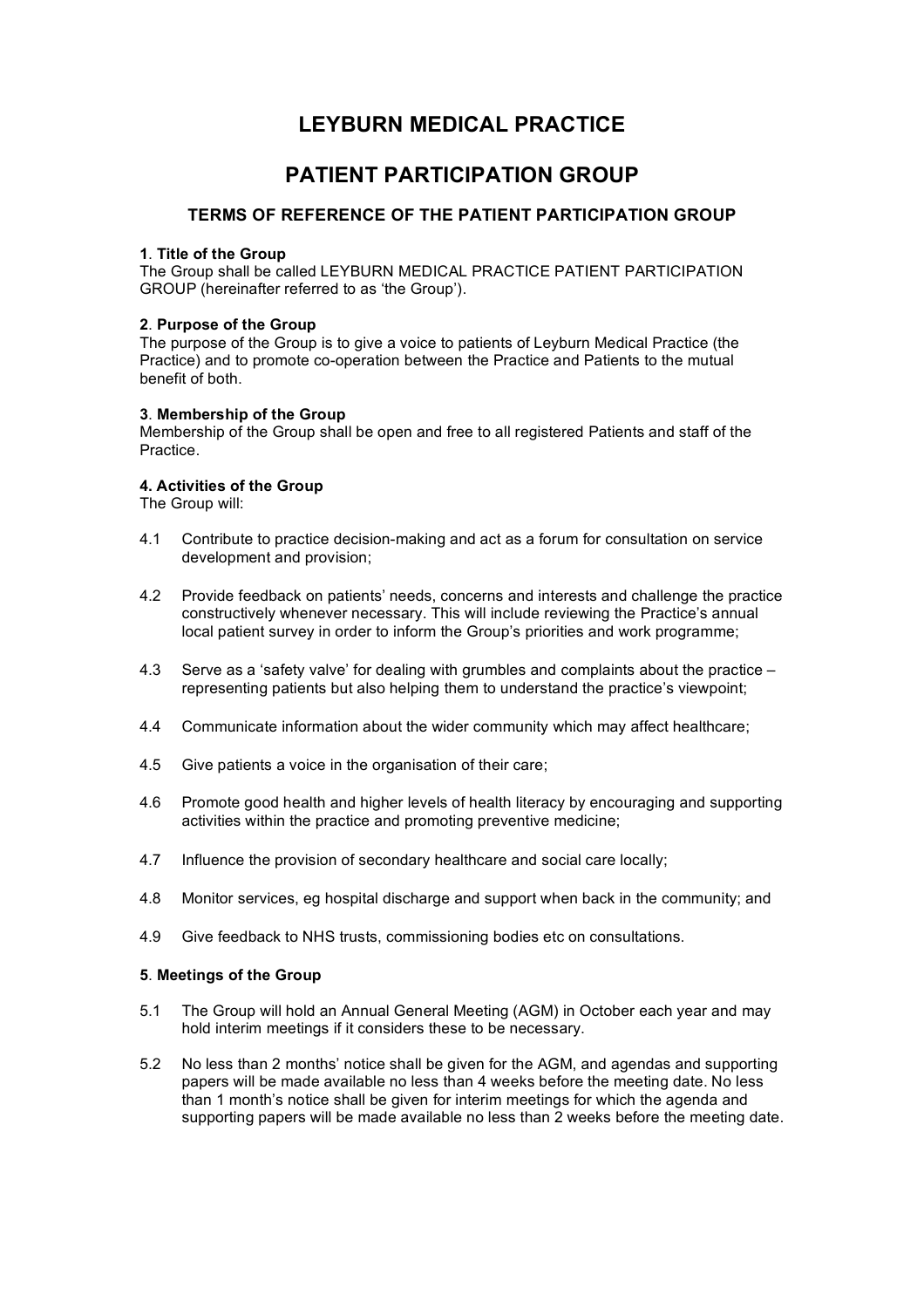- 5.3 Notices of meetings, reports on meetings and information about the Group's activities will be displayed on the Practice notice boards, in the surgery waiting room and on the Group's page of the Practice website.
- 5.4 The AGM and other meetings of the Group will be Chaired by the Committee Chair or Deputy Chair.
- 5.5 The Group may allow non members to attend in the role of observer. Observers may only speak at a meeting if invited to do so by the Chair.

#### **6**. **Organisation of the Group**

- 6.1 The Group's activities will be organised by a Committee of volunteers.
- 6.2 The Committee will be composed of seven members to be agreed at the AGM and its quorum will be four Committee Members.
- 6.3 The Committee will elect annually a Chair and Deputy Chair.
- 6.4 Other members will be co-opted from time to time as required by the Committee in carrying out its business.
- 6.5 Administrative assistance will be provided through the Practice.
- 6.6 The Committee shall endeavour to meet at least four times a year providing at least 6 weeks' notice of each meeting to its members. Meeting agendas and supporting papers will be made available at least 1 week before each meeting. Committee members will be notified by email alerts, and by post when necessary.
- 6.7 The Committee Chair will liaise with the Practice prior to making any proposed communications with third party organisations.

#### **7. Meetings Ground Rules**

- 7.1 Meetings of the Group and the Committee are not forums for individual complaints or single issues;
- 7.2 The Group advocates open and honest communication and challenge between individuals;
- 7.3 The Group will be flexible, listen, ask for help and support each other;
- 7.4 The Group will demonstrate a commitment to delivering results, as a group;
- 7.5 All views are valid and will be listened to, but must be put through the Chair;
- 7.6 The Group will respect one another and behave accordingly anyone who behaves rudely or tries to bully other members will be ejected from the Group;
- 7.7 No phones or other disruptions will be permitted;
- 7.8 Formal minutes of each Committee and Group meeting will be kept and published; and
- 7.9 Meetings will start and finish on time and stick to the agenda.

#### **8. Declarations of Interest**

8.1 As a body representing the public, all members will be expected to abide by the Nolan Principles set out at the end of these Terms of Reference. All members of the Committee shall be required to record their healthcare and other related interests in a register of members' interests and to declare at each meeting any interest which may conflict with matters being discussed. For the avoidance of doubt, an interest is a connection, direct or indirect, financial or non financial with another body or organisation such as it may be presumed to influence the behaviour and opinions of an individual.